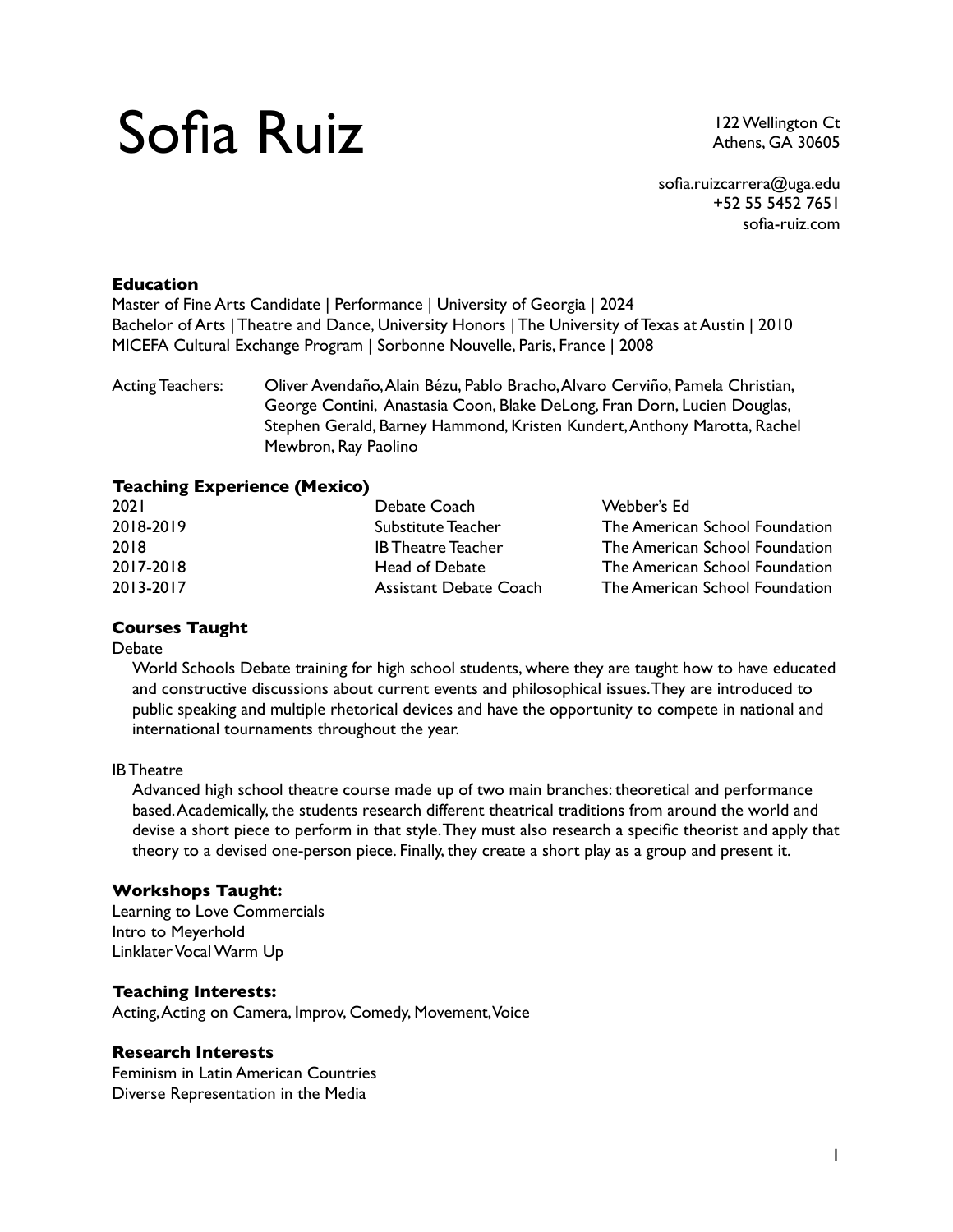Sisterhood (*sororidad*) Women's Role in Armed Conflict

#### **Professional Development**

| Shakespeare Practicum         | <b>UGA Cortona</b>                                                    | Cortona, IT                 |  |
|-------------------------------|-----------------------------------------------------------------------|-----------------------------|--|
| Gender Studies Summer Program | El Colegio de Mexico                                                  | <b>Mexico City</b>          |  |
| <b>WSD Judge Training</b>     | <b>Mexican Debate Association</b>                                     | Mexico City                 |  |
| Improv 101-401                | <b>The Assembly Mexico</b>                                            | Mexico City                 |  |
| Acting for the Camera         | Oliver Avendaño                                                       | Mexico City                 |  |
| Shakespeare                   | Pablo Bracho                                                          | Mexico City                 |  |
| Comedy Intensive              | <b>UNAM</b>                                                           | <b>Mexico City</b>          |  |
| Spolin Technique              | CasAzul                                                               | Mexico City                 |  |
| <b>Auditioning</b>            | <b>Rossy Argüelles</b>                                                | Mexico City                 |  |
| The Business of Film          | The Open University                                                   | FutureLearn, Online Courses |  |
| Acting and the Business       | <b>Richard Portnow</b>                                                | Los Angeles                 |  |
| <b>Script Analysis</b>        | Patrick Baca, CSA                                                     | Los Angeles                 |  |
| <b>Audition Workout</b>       | Mary Wickliffe                                                        | Los Angeles                 |  |
| Acting for the Camera         | <b>Ted Brunetti</b>                                                   | Los Angeles                 |  |
| Acting                        |                                                                       |                             |  |
| <b>Television</b>             |                                                                       |                             |  |
| Acapulco                      | Recurring                                                             | AppleTV                     |  |
| Rosa Diamante                 | Recurring                                                             | Telemundo                   |  |
| Cool Dads!                    | Guest Star                                                            | ImagenTV                    |  |
| Stories of the Brown Virgin   | Guest Star                                                            | Telemundo                   |  |
| Women Breaking the Silence    | Guest Star                                                            | <b>TV Azteca</b>            |  |
| Any Given Day                 | Guest Star                                                            | <b>TV Azteca</b>            |  |
| <b>Communication Sciences</b> | Series Regular                                                        | <b>DGVTE</b>                |  |
| The Club                      | Co-Star                                                               | <b>Netflix</b>              |  |
| Yankee                        | Co-Star                                                               | <b>Netflix</b>              |  |
| The Search for Frida          | Co-Star                                                               | Telemundo                   |  |
| <b>False Identity</b>         | Co-Star                                                               | Telemundo                   |  |
| Film                          |                                                                       |                             |  |
| The Call (in post-production) | Lead                                                                  | Cuyo Films                  |  |
| Improv                        |                                                                       |                             |  |
| SDI Show (Spanish ed.)        | Socially Distant Improv & The Assembly Mexico<br>The Squirrel Theatre |                             |  |
| Found in Translation          |                                                                       |                             |  |
| <b>Theatre</b>                |                                                                       |                             |  |

| A Midsummer Night's Dream          |  |
|------------------------------------|--|
| Ronny Red Panda's Funhouse         |  |
| Love and Information               |  |
| The Assembly                       |  |
| A Little lig                       |  |
| The Dome of Silence                |  |
| We All Have a Little Shepherd in U |  |
| <b>Turbo Tartuffe</b>              |  |

Titania/Demetrius/Flute Teatro Signorelli, Cortona, IT Ronny **Ronny Example 2** Funiversity of Georgia, Athens, GA Ensemble University of Georgia, Athens, GA Emiliana **Teatro Marlowe, Mexico City** Her Casa Actum, Mexico City Camila **UNAM, Mexico City We Angel Children's Theatre Mexico City** Marianne **Turbo Tartuffe Marianne** Zombie Joe's Underground, LA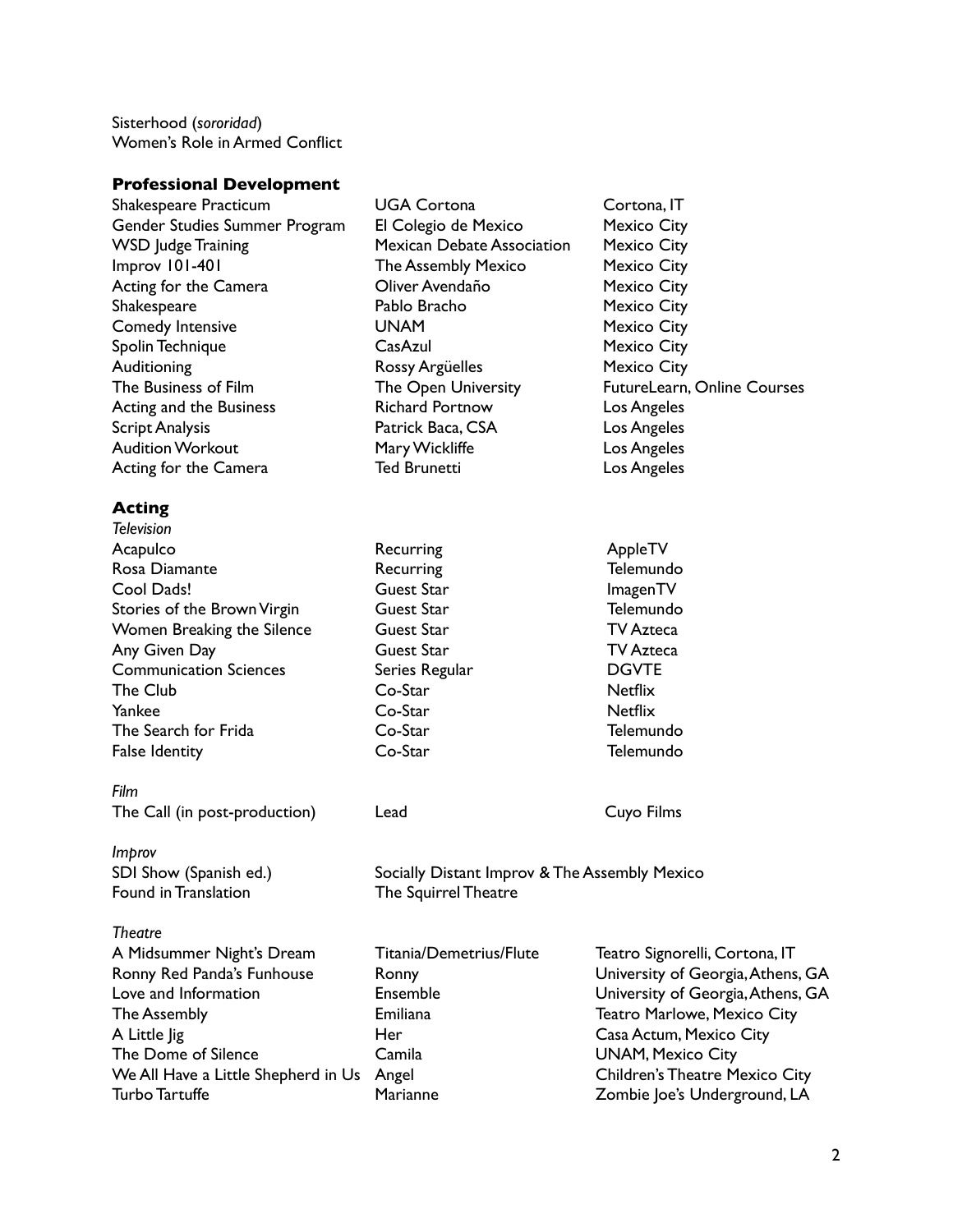Cinque (Five) Lucía Teatro L'Arciliuto, Rome, IT Ophelia Ophelia in Love Blue Theatre, Austin, TX Our Town **Emily Webb** Brockett Theatre, Austin, TX Lidless Riva LAB Theatre, Austin, TX Trojan Women Greek Chorus Brockett Theatre, Austin, TX Phoenix Unforgiven **Example 20 Find Payne Theatre, Austin, TX** Phoenix Unforgiven 410 [Gone] Ox-Headed God Brockett Theatre, Austin, TX Elephant's Graveyard Y. Townsperson LAB Theatre, Austin, TX Fefu and Her Friends Sue Brockett Theatre, Austin, TX Slaughter City **Ensemble** Ensemble B. Iden Payne Theatre, Austin, TX *Play Readings* The Rubber Room Ms Woods University of Georgia, Athens, GA Women of a Certain Rage Mia Mia University of Georgia, Athens, GA *Short Film* Transitioning Transitioning Charles Lead Castle and Kelsey Schmitt, dir. Nighty Night Lead Francisco Antillón. dir. Bedtime Fables Storyteller Storyteller Eups, dir. We Need to Talk Lead Gaby Amione, dir. A Little Jig November 2012 Lead Cortigo, dir. Talks **Talks** Lead **Lead** Iris Rivera, dir. Eternally **Exercise Contract Contract Contract Contract Contract Contract Contract Contract Contract Contract Contract Contract Contract Contract Contract Contract Contract Contract Contract Contract Contract Contract Cont** Salt Kiss Lead Marianela Ponce, dir. Dreaming in a Time of Hate Lead Coscar Arvizo, dir. In a Room **Supporting Aaron Martz, dir.** Supporting Aaron Martz, dir. Volarse Lead Drew Diamond, dir. Nightmare Lead Zheng Jia, dir. The Acting Coach Supporting Pablo Mancini, dir. Goyita Sanchez **Supporting** Supporting Tamara Shogaolu, dir. The Europe of the Woman Lead Lead Renee Berthelette, dir. A Song for the Lovers Supporting Form Harry Zehenny, dir. Ten Dollars **Suyeon Kim, dir.** Cead Controller Lead Suyeon Kim, dir. *Commercials* Vips "Table Top" Principal National Mexico Fedex "Outside the Box" Principal Principal National Latam Shell "Cross Roads" Supporting Supporting National Mexico Nescafe "My Ritual" **Principal** Principal National Mexico Chevrolet "Trax of Your Dreams" Principal National Mexico Banorte "For What You Love" Supporting Support National Mexico Bounce "Fight Wrinkles Anywhere" Supporting National USA AeroMexico **Principal Principal National Mexico** Los Defensores **Principal** Principal Hispanic Market USA José Cuervo "The Father of Tequila" Supporting National USA Wordpress "Do Anything" Principal Principal National USA Biotene "Constantly Dry" Principal Principal National USA Semarnat "Would you like that?" Principal National Mexico

Etsy **Supporting** Supporting National USA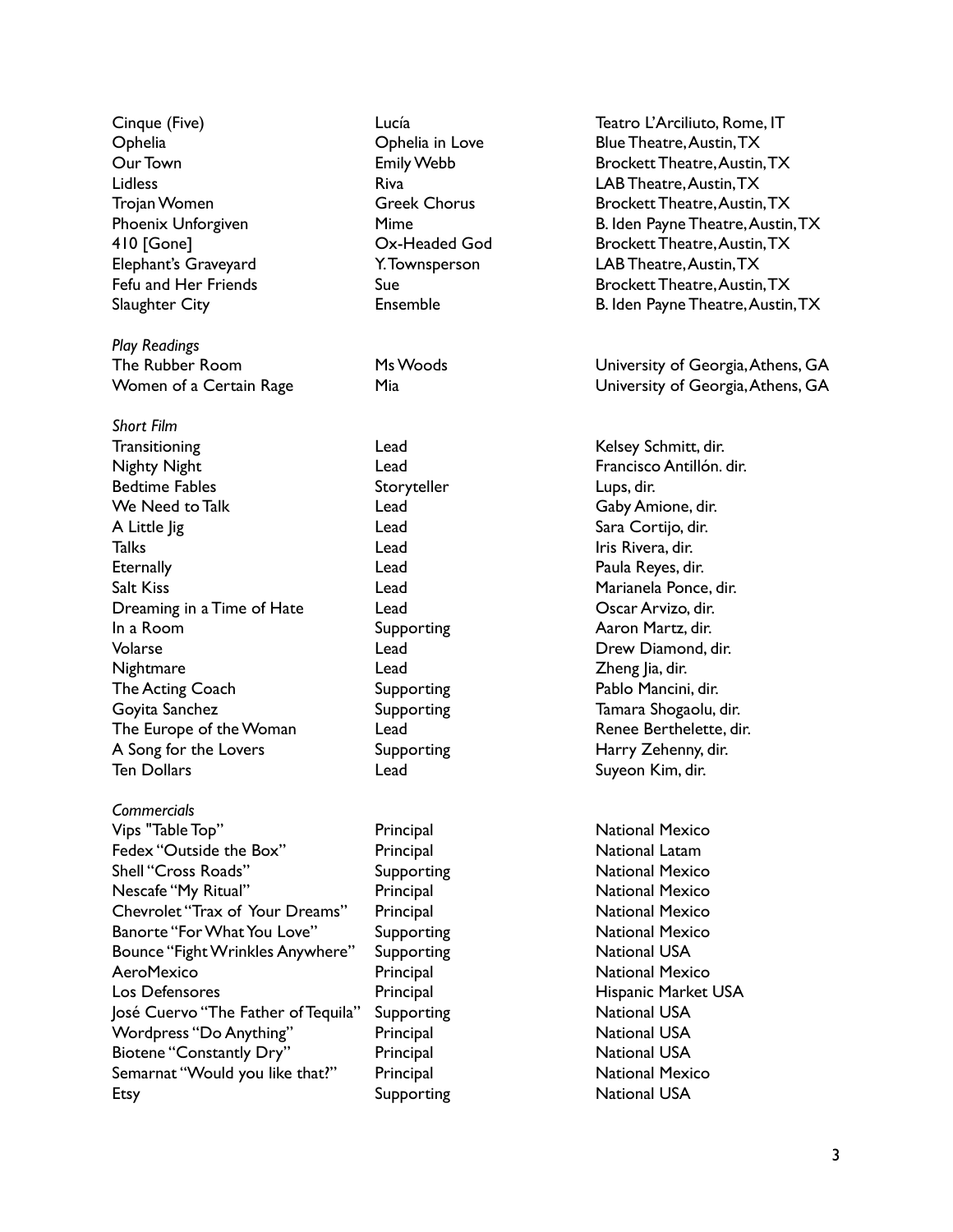Little Debbie "Ask Mom" Principal National USA Banorte "Strong Hands" Principal Principal National Mexico Home Depot "Change Within" Supporting National Mexico Coca Cola Sin Azucar "Swap" Supporting National Mexico La Lechera "Lactose Free World" Principal National Mexico INE "I Decide" **Principal** Principal National Mexico Yus de Toki "Mom's Craziness" Principal National Guatemala Kansas City Southern **Supporting** Supporting National Mexico **Crest USA** Principal Principal National USA Príncipe Marinela "Temptations" Supporting National Mexico Hallmark "No Ordinary Mom" Principal National USA Comex "Do it Well" Supporting Supporting National Mexico Hoteles.com Supporting Worldwide Fundación Televisa "Just Say NO" Supporting National Mexico Immy Dean Delights **National Communist Principal** National USA Total Play "The Total Difference" Principal National Mexico Azteca Trece "With You" Supporting Supporting National Mexico Volkswagen **Supporting** Supporting National Mexico Avón "Guilt" Principal Principal Media Mexico Pinol "You're Gonna Love it" Principal Philosophy National USA Coffee Mate "Latin Flavors" Principal Principal Hispanic Market USA Verizon "Caught the Goal" Principal Principal Hispanic Market USA CDHDF Principal Mexico City GNP Supporting Supporting National, Mexico Movistar **Movistar** Principal Principal Mational, Mexico Walmart "Price Match" Principal Principal Hispanic Market USA Ford Focus "Like Me" **Principal** Principal Hispanic Market USA Niaspan "Daughter's Advice" Principal Hispanic Market USA Learn to Read with PBS Kids<br>
Principal Regional Sony **Principal** Principal Media USA Brighthouse Supporting Supporting National, USA Keep Track with IMMTRAC Principal Principal S. Matthews Advocacy Marketing Versus **Supporting** Backyard Productions

*Hosting*

Hula Waist Trainer **Principal** Principal Worldwide Ultimo Mop Duo Principal Worldwide Ultimo Pearl Pillow Principal Worldwide Dish Freeview **Principal Community** Principal National, Mexico

*Voice Over* Fedex "Outside the Box" Latam Colgate BSBF Worldwide Coca Cola **Institutional Mexico** All State Purple Purse **Institutional USA** Ford Focus "Like Me" Hispanic Market USA

*Print*

Niaspan, Coppel, Escuis/Ameyal, Cinemex, Semarnat, Mosaico Artesanal, Home Depot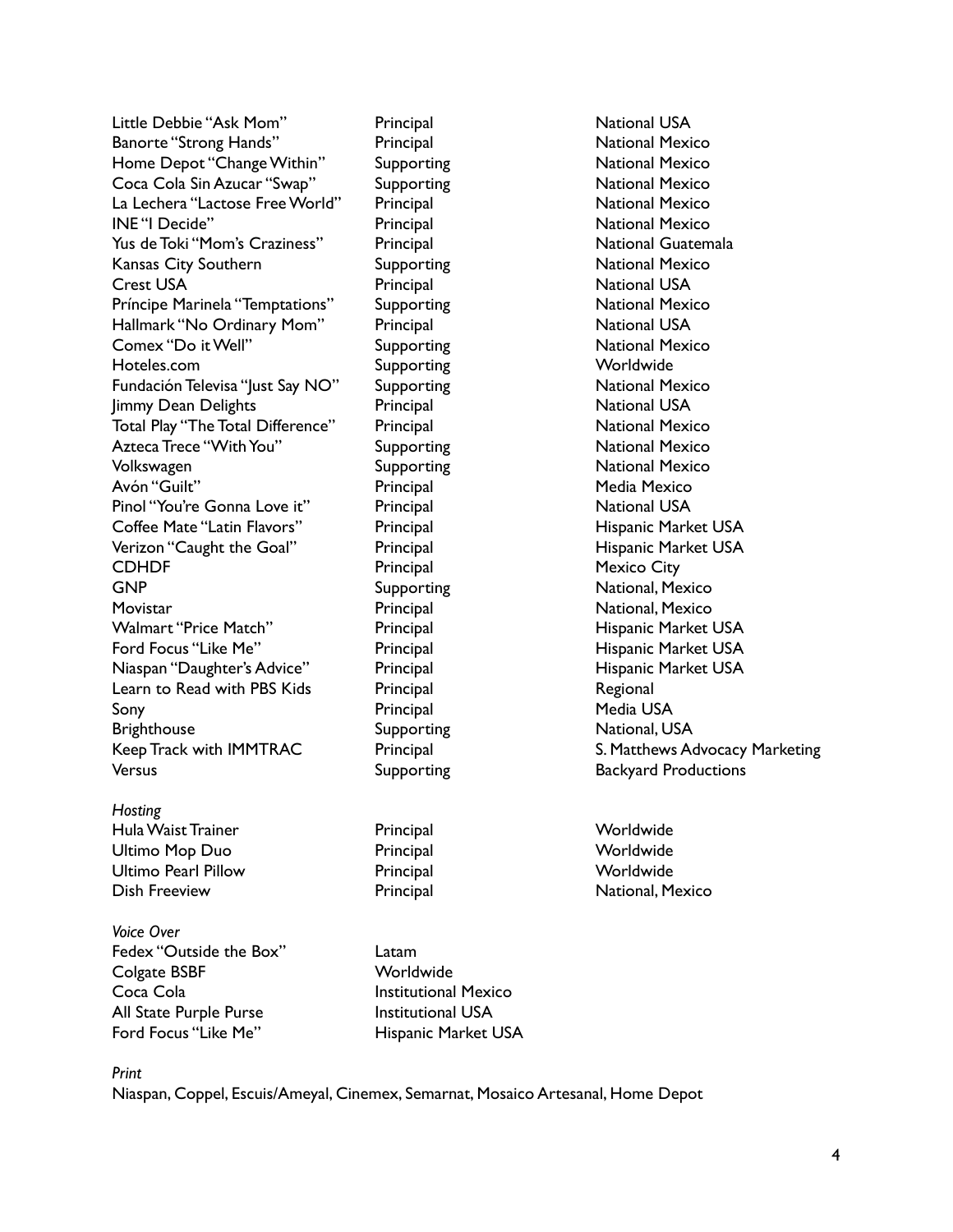# **Production**

| Film                                   |                          |
|----------------------------------------|--------------------------|
| <b>Vampire Winery</b>                  | Director/Editor          |
| Media for Love & Information           | Editor                   |
| Yoga, Bikes, & the City (in pre-prod.) | Writer                   |
| Sleep Paralysis (in post-production)   | Director/Writer/Produce  |
| Dance Quarantine                       | Director/Editor/Producer |
| Ever After                             | Director/Editor/Producer |
| A Little lig                           | Writer/Producer          |
| <b>Free Energy Mini-series</b>         | Writer                   |
| Big Boy                                | <b>Acting Coach</b>      |
|                                        |                          |

# *Theatre*

| A٤ |
|----|
| w  |
| Di |
| w  |
| Pr |
|    |

#### *Podcasts*

| .                                                 |       |
|---------------------------------------------------|-------|
| Sobre Actuando, the actor's podcast Host/Producer |       |
| The Actor-Writer                                  | Guest |
| Communicating on Zoom                             | Guest |

# **Film Festivals**

The Broad Humor Film Festival | 2018 Grand Rapids Feminist Film Festival | 2018 Lúdico Latinamerican Short Film Festival | 2018 SECS Fest | 2018 Curtas do Acaso | 2017 Short to the Point | 2017

# **Awards**

University of Georgia | Department of Theatre and Film Studies MFA Candidate in Performance | Tuition Waiver with Assistantship. UGA Office of Global Engagement & Cortona Program | Foundation Incentive & Friends of Cortona Scholarships | Awarded to cover cost of Study Abroad Program.

With You in the Distance | Awarded by the Mexican government to support qualifying artists during the quarantine period due to Covid19.

# **Invited Talks**

"Sexual and Reproductive Rights of Women" | Lúdico Film Festival | 2020 "Female Sexuality through Film" | Autonomous University of San Luis Potosí | 2020 "Alumni Talks: Podcasting 101" | The American School Foundation of Monterrey | 2020

# **Service**

Theatre and Film Studies Banquet & Drama Prom Organizer | UGA | 2022 Student Spotlight on the Arts Coordinator | UGA | 2021

University of Georgia **University of Georgia** Flowerhouse Films er Flowerhouse Films **Elowerhouse Films** r Flowerhouse Films **Flowerhouse Films** Kaptura Projects Fancy Man Films

ssistant Director Teatro Signorelli, Cortona, IT riter/Producer Casa Actum & LAB Theatre Intector **Exercise Shepherd** Children's Hospital Mexico City Fiter The English Theatre of Rome, IT The Phoenix Friends Friends Friends Friends Producer LAB Theatre

> Flowerhouse Films An Actor's Diary Her, Now (Ellas Ahora)